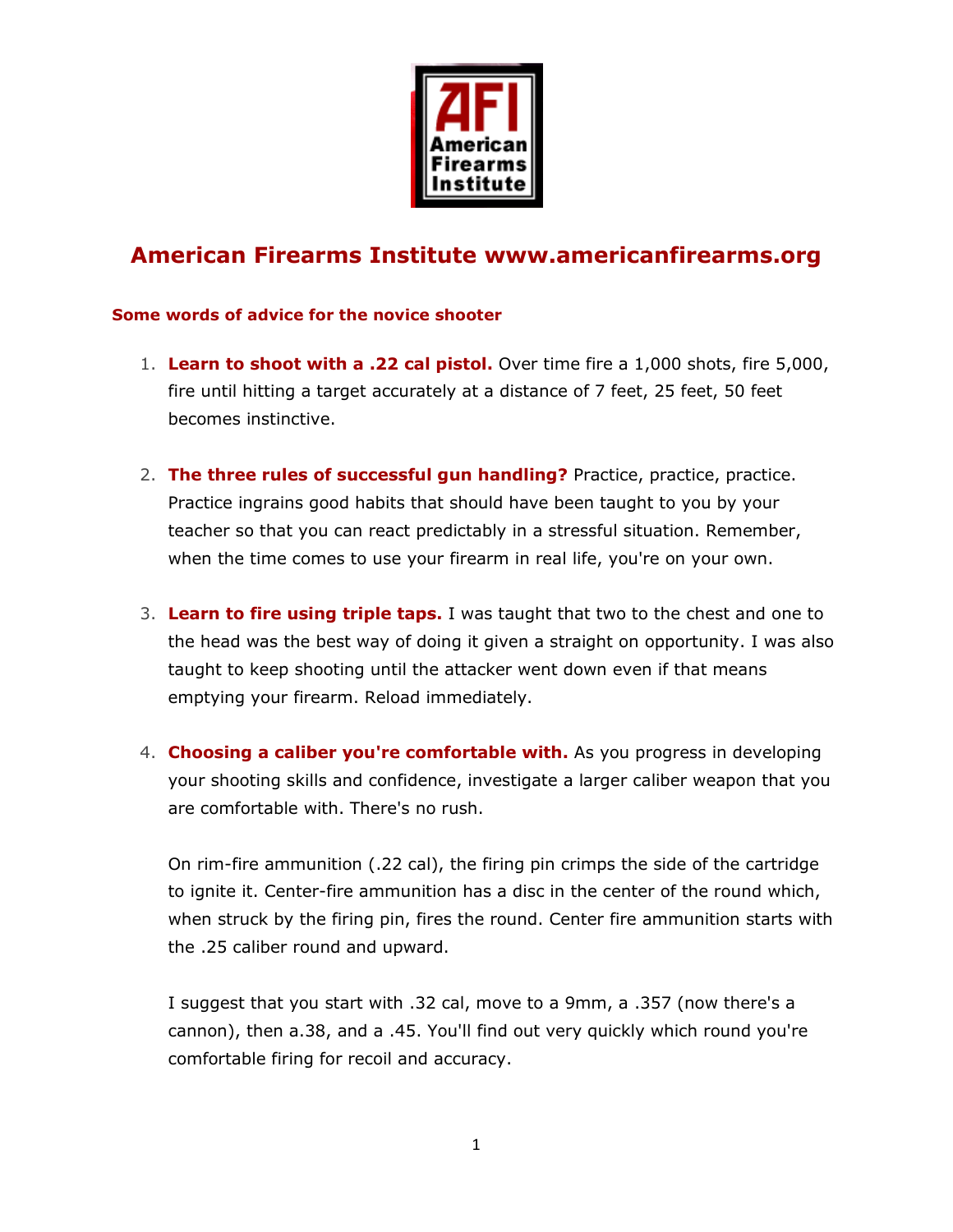A confident shooter firing a .22 is far more dangerous than a nervous one with a .45. And despite words to the contrary, .22's can kill and kill quickly, if you hit the attacker in the right place - the head. That's why the Israeli Mossad at times uses .22 cal pistols. Little recoil, larger magazine capacity, it's a small and light firearm that shoot's accurately.

## 5. 'Stopping power' is a myth.

According to FBI research, available under the Reports Section of the site, if you're attacked there is no type of ammunition that is going to save you although larger rounds do more damage. Sure you'll kill the attacker with a smattering of torso shots. Eventually. A head shot kills instantly.

There are reports of drug crazed attackers absorbing 10 or more torso rounds when shot by the police before being brought down - there's one report of 18 shots being fired to get the criminal down.

There is a huge difference between an instant kill and a kill that takes time even if that time is counted in seconds. In a gunfight, seconds are eternities. For example, if the attacker is jacked up on drugs even a direct shot to the heart may take upward of 10 seconds to put him or her down. That's because the brain has a reserve of oxygen that lasts long after the blood flow slows and drugs keep the brain working long after a blood pressure drop that should stop it functioning. And they can kill you in that time.

- 6. The key to stopping power is not caliber or weapon type, its shot **placement**. A headshot, above the nose, is quaranteed to put their lights out immediately. Our brains have an instant off switch when hit by a high-speed projectile. And that's just about the only instant kill you'll get. Your attacker will fall like a bag of rocks. Or, failing that, a shot to the upper neck from behind, which have a similar effect.
- 7. Choosing a firearm. Find out which type of pistol you like. You have two choices: semi-automatic or revolver.

Revolvers are simplest to use, just point and pull the trigger. Semi autos require working the slide to push a round into the breech, and disengaging the safety. They can sometimes be prone to jamming. If you follow the three rules and practice, practice, practice, arming the weapon or clearing a jam will become second nature.